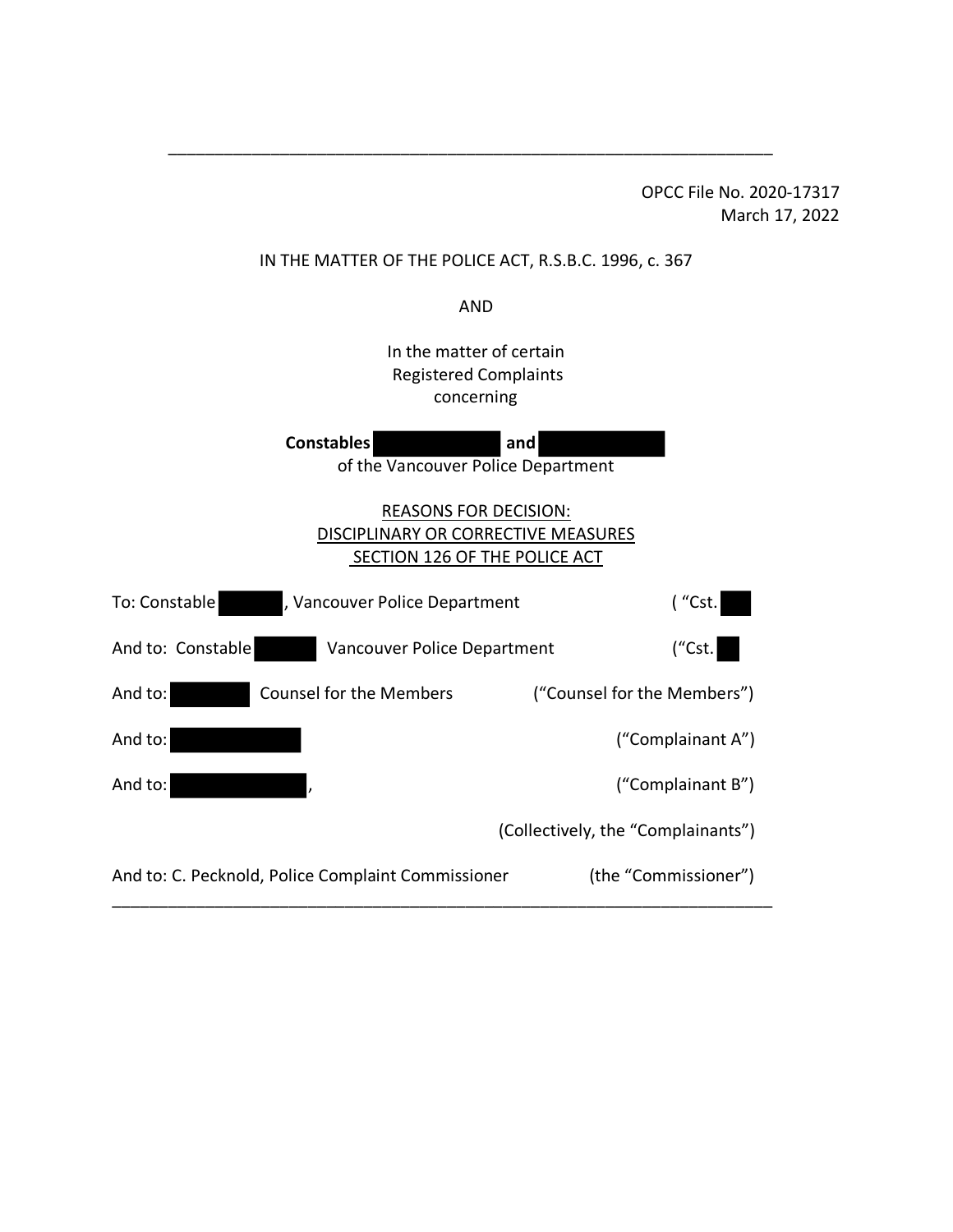#### **I Overview :**

- (1) On January 28, 2022, I delivered copies of my decision arising from the Discipline Proceeding involving both Csts. and in accordance with section 125 of the *Police Act* ( the "Discipline Decision").
- (2) The Discipline Decision substantiated two allegations of misconduct against both officers;
	- (i) Recklessly arresting the Complainants without good and sufficient cause; and
	- (ii) Recklessly using unnecessary force on the Complainants by applying handcuffs to the parties on arrest without good and sufficient cause.

(the "Substantiated Misconduct")

- (3) Both elements of the Substantiated Misconduct were found to evidence serious blameworthy conduct on behalf of both Members.
- (4) What follows are my reasons under s. 126 of the *Police Act* in relation to proposed disciplinary or corrective measures to be applied in connection with the Substantiated Misconduct of the Members.
- (5) This decision takes into consideration all aggravating and mitigating circumstances relevant to each Member, including those specifically detailed in subsection 126(2).

#### **II History of Proceedings:**

- (6) The Discipline Decision details the prior history of these proceedings. Defined terms in the Discipline Decision have been utilized in this decision.
- (7) This next stage of the process requires consideration of the appropriate disciplinary or corrective measures in accordance with section 126 of the *Police Act*.
- (8) Subsequent to the delivery of the Discipline Decision, proceedings were adjourned to receive submissions from Counsel for the Members on appropriate disciplinary and corrective measures. Delays in receiving those written submissions and completing oral arguments were largely attributable to issues associated with the COVID virus.
- (9) Written submissions on behalf of the Complainants were received earlier in the discipline process.
- (10) Written submissions on behalf of the Members were received from Counsel for the Members on March 7, 2022 ( the "Members' Submissions").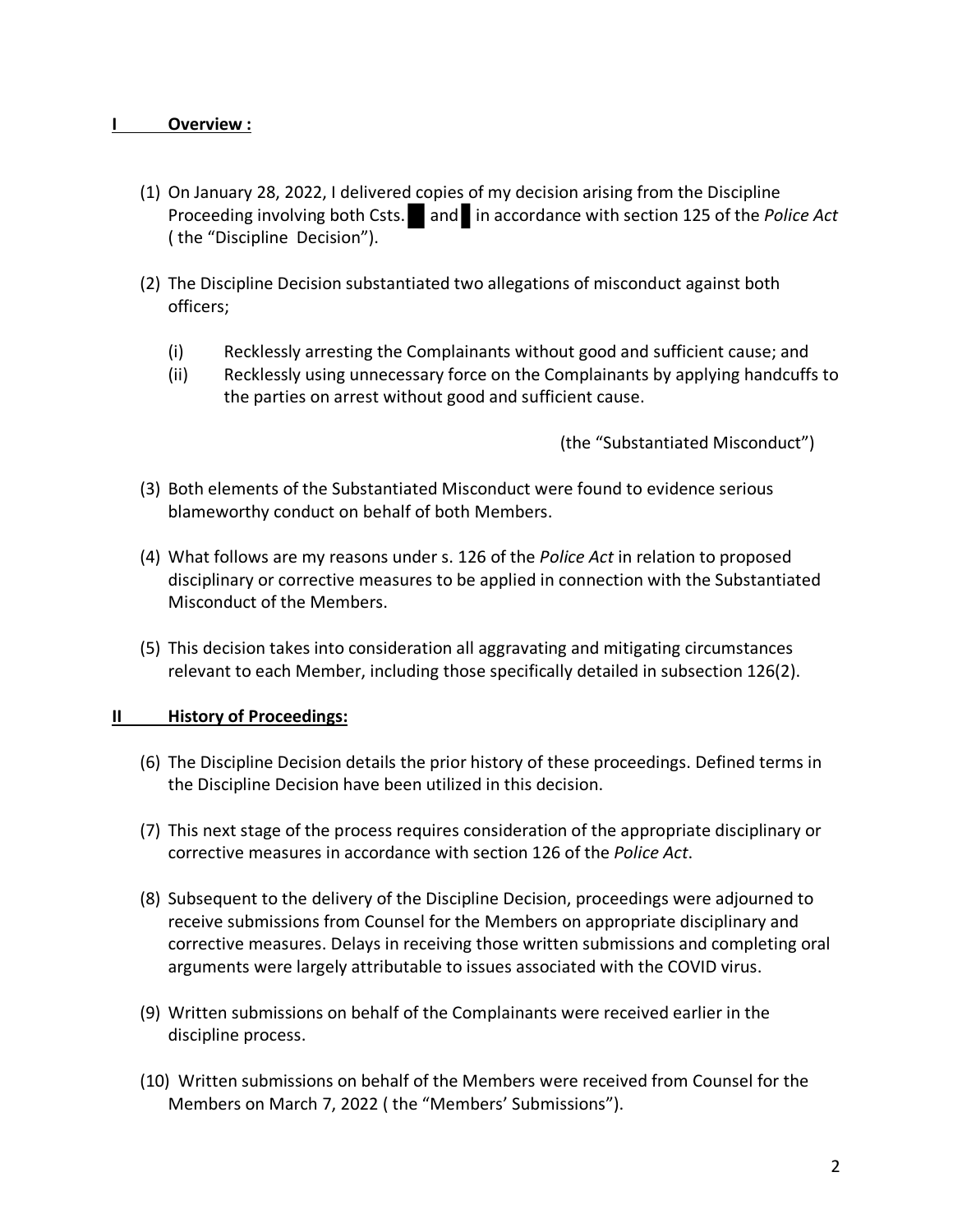(11) Oral submissions from Counsel for the Members were heard March 10, 2022. My decision on the sanctions issues was reserved pending receipt of supplemental material from Counsel for the Members which have been entered, by consent, as Exhibits # 10 & 11.

#### **III Legislative Framework**:

(12) The key legislative framework governing disciplinary or corrective measures is found in s. 126 of the *Police Act*. That section provides as follows:

#### *Imposition of disciplinary or corrective measures in relation to members*

*126 (1) After finding that the conduct of a member is misconduct and hearing submissions, if any, from the member or her or his agent or legal counsel, or from the complainant under s. 113 [complainant's right to make submissions], the discipline authority must, subject to this s. and s.s 141 (10) [review on the record] and 143 (9) [public hearing], propose to take one or more of the following disciplinary or corrective measures in relation to the member: (a) dismiss the member;*

*(b) reduce the member's rank;*

*(c) suspend the member without pay for not more than 30 scheduled working days;*

*(d) transfer or reassign the member within the municipal police department;*

*(e) require the member to work under close supervision;*

*(f) require the member to undertake specified training or retraining;*

*(g) require the member to undertake specified counselling or treatment;*

*(h) require the member to participate in a specified program or activity;*

*(i) reprimand the member in writing;*

*(j) reprimand the member verbally;*

*(k) give the member advice as to her or his conduct.*

*(2) Aggravating and mitigating circumstances must be considered in determining just and appropriate disciplinary or corrective measures in relation to the misconduct of a member of a municipal police department, including, without limitation,* 

*(a) the seriousness of the misconduct;*

*(b) the member's record of employment as a member, including, without limitation, her or his service record of discipline, if any, and any other current record concerning past misconduct; (c) the impact of proposed disciplinary or corrective measures on the member and on her or his family and career;*

*(d) the likelihood of future misconduct by the member;*

*(e) whether the member accepts responsibility for the misconduct and is willing to take steps to prevent its recurrence;*

*(f) the degree to which the municipal police department's policies, standing orders or internal procedures, or the actions of the member's supervisor, contributed to the misconduct;*

*(g) the range of disciplinary or corrective measures taken in similar circumstances; and (h) other aggravating or mitigating factors.* 

*(3) If the discipline authority considers that one or more disciplinary or corrective measures are necessary, an approach that seeks to correct and educate the member concerned takes precedence, unless it is unworkable or would bring the administration of police discipline into disrepute*.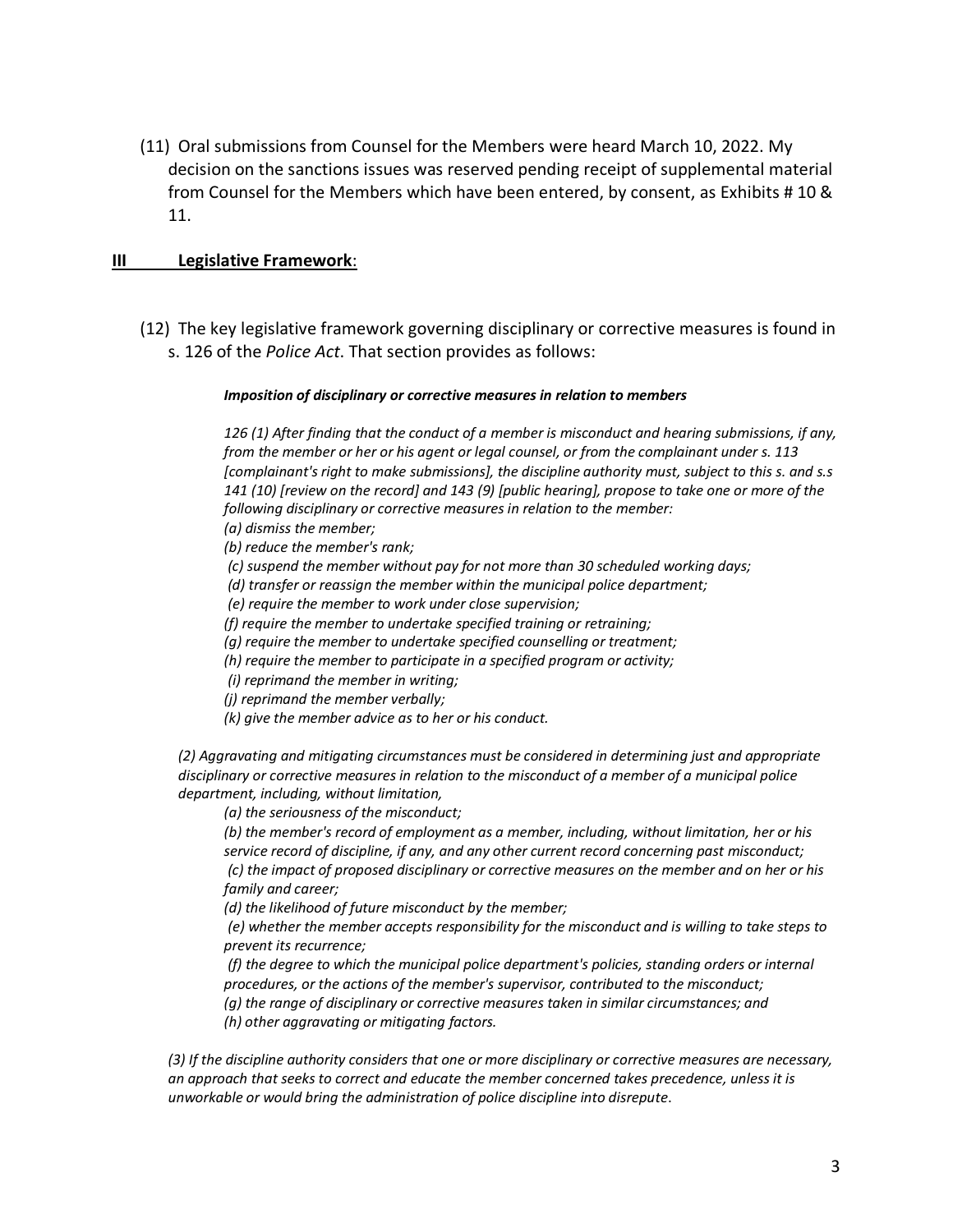- (13) In completing my analysis, I am required to consider the aggravating and mitigating circumstances relevant to each Member in order to determine the just and appropriate disciplinary or corrective measures in relation to the Substantiated Misconduct of the Members.
- (14) If I determine that one or more disciplinary or corrective measures are necessary, s. 126(3) of the *Police Act* provides that "*an approach that seeks to correct and educate the Member concerned takes precedence, unless it is unworkable or would bring the administration of police discipline into disrepute*".

#### **V Nature of the Misconduct**

- (15) The key findings of fact relating to the Substantiated Misconduct concerning the Member as set out in the Discipline Decision are summarized as follows:
	- (a) The Members responded to a complaint from BMO management. Following a brief discussion with the Branch Manager, the Members removed the Complainants from the Bank to a busy outside street; and
	- (b) Without lawful grounds or authority, the Members immediately arrested and handcuffed the Complainants, including Complainant B then 12 years old;
- (16) I have found that both Cst. and Cst. acted oppressively in their dealings with the Complainants.
- (17) Specifically, I have found that the officers' actions in arresting and handcuffing the parties was undertaken without reasonable and probable grounds.
- (18) I have also found that no reasonable police officer standing in the shoes of the two officers could support such actions based on suspicion alone.
- (19) As noted above, I have found that the misconduct of both Members demonstrated serious, blameworthy conduct contrary to section 77 of the Police Act.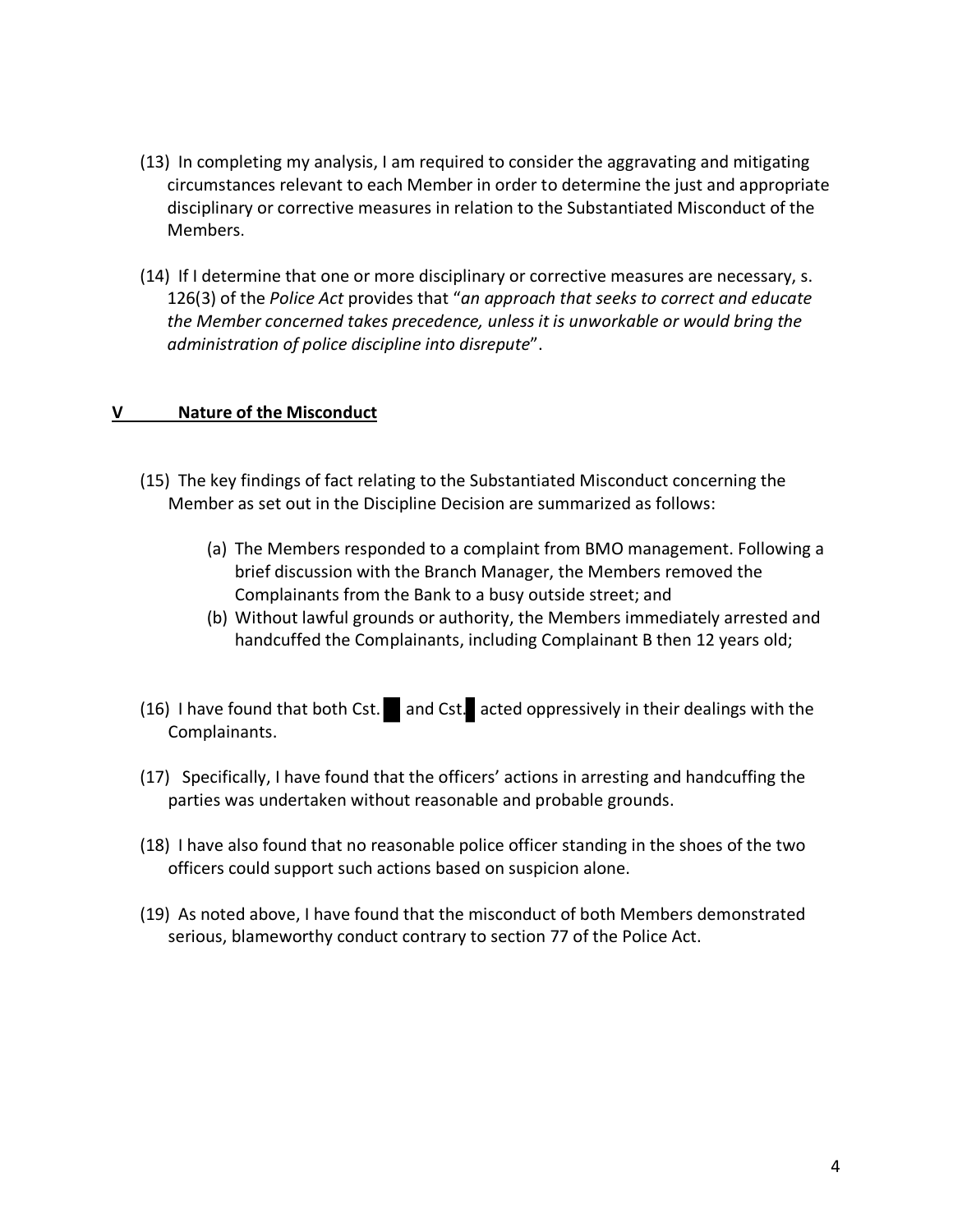#### **VII Submissions of Counsel for the Member**

- (20) The key submissions of Counsel for the Member on sanctions can be summarized as follows:
	- (a) Counsel submits that the appropriate range of sanction for each Member is a one or two day unpaid suspension, immersive training in the area of Indigenous history, culture and cultural safety as well as a written apology to the Complainants and Mr.
	- (b) Counsel notes that both Members have limited policing experience having commenced service with the VPD in 2016;
	- (c) Counsel submits that the seriousness of the misconduct is found primarily in the lasting negative impacts on the Complainants arising from how they were made to feel as a result of the Members' actions. However, Counsel also submits that "*in terms of the degree of force used, and any breaches of Charter rights, this case does not sit high on the spectrum of seriousness*";
	- (d) Counsel submits that neither Member has a record of prior disciplinary defaults, and both have received positive performance reviews;
	- (e) In terms of the impact of the proposed sanctions, Counsel submits that the publicity associated with the Complaint, the length of time taken to conclude the Police Act processes and the stress of other proceedings relating to these matters have all combined to have a significant negative effect of the Members;
	- (f) In terms of the likelihood of future misconduct and acceptance of responsibility for the substantiated misconduct, Counsel submits that the prospect of any future similar misconduct is very low;
	- (g) However, Counsel's submission is that neither Member has in fact accepted the findings as to their misconduct and in particular, their lack of reasonable and probable grounds to arrest and handcuff the Complainants as detailed in the Discipline Decision;
	- (h) Counsel submits that both Members offered apologies to the Complainants on scene and regret how their decisions and actions negatively affected the Complainants;
	- (i) Counsel submitted a range of prior discipline summaries that, it is argued, support a range of sanction from a reprimand to a two day suspension without pay;
	- (j) Counsel notes that both Members have, on their own volition, commenced indigenous cultural training through the Indigenous Perspectives Society in Vancouver and plan to continue with that programming;
	- (k) Counsel submits that since the incident, both Members have acknowledged "*new insights into Indigenous cultural safety issues*" and committed to further training in that area; and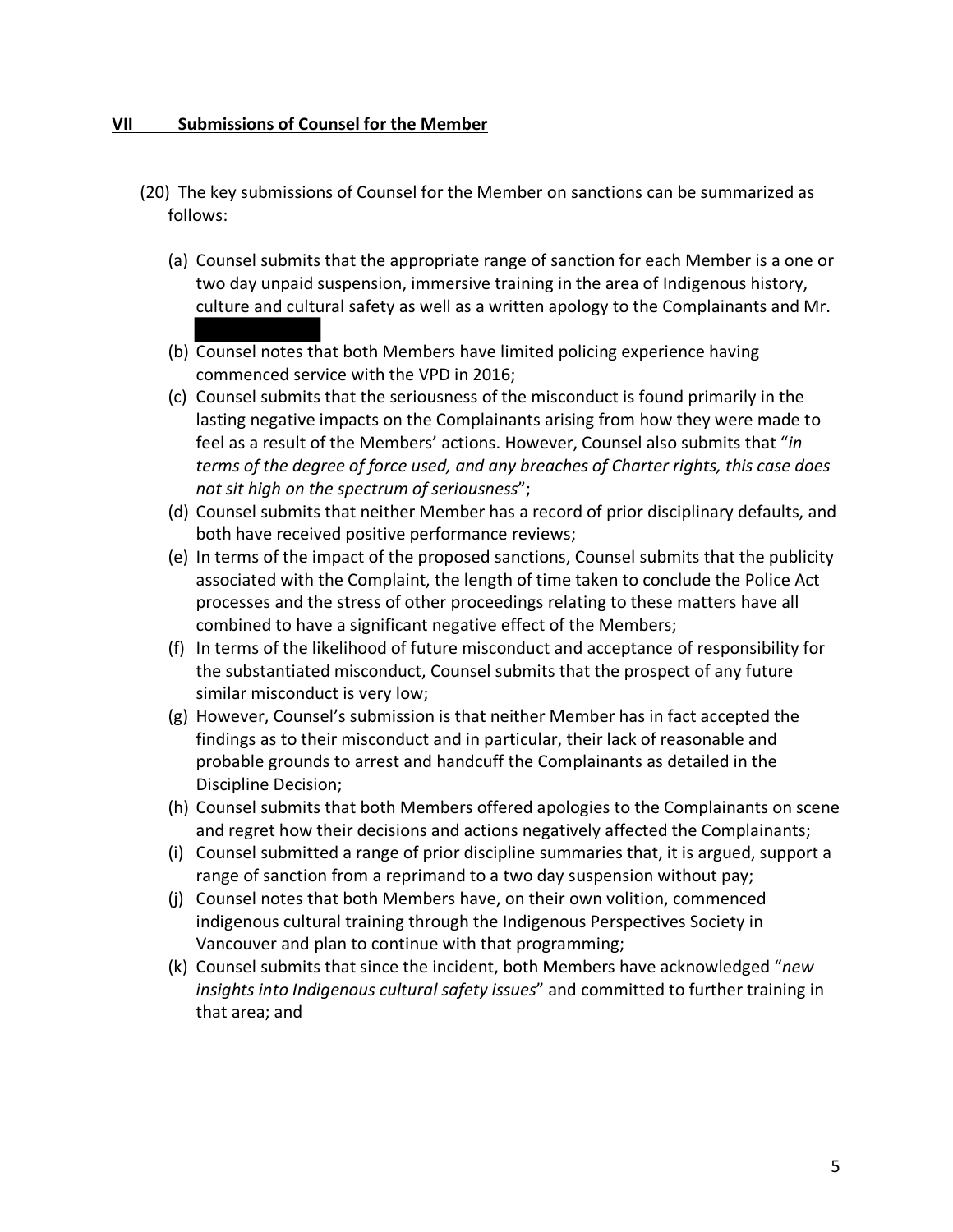(l) It is submitted that the Members are prepared to provide a more fulsome written or in person apology to the Complainants, including members of the However, given the outstanding proceedings before the BC Human Rights Tribunal, it is Counsel's submission that the completion of such measures be delayed until the hearing in question has concluded.

#### **VIII Submissions of the Complainants**

- (21) Counsel for the Complainants provided extensive submissions both in terms of the facts establishing Member misconduct and as well disciplinary and corrective measures.
- (22) Much of the Complainants' submission has been addressed in the Discipline Decision.
- (23) What remains are submissions on disciplinary and corrective measures. The key points raised in submissions are as follows:

*28. In this case, the circumstances do not disclose merely a lapse of judgment by members that led to oppressive conduct. Rather, they give rise to a (very reasonable) inference, especially by members of Indigenous communities, that the police officers used unnecessary force recklessly, without good and sufficient cause, because the complainants were people of colour – specifically Indigenous in appearance as well as in fact – and therefore likely guilty. In other words, the chain of actions and omissions by the members reinforces the (very reasonable) perception that the members were thinking about and viewing the Indigenous Complainants differently than they would have viewed white bank customers, and this led the Members to unsupportable conclusions, and in turn, to oppressive conduct.*

*29. Respectfully, the disciplinary authority should not merely conclude that the Members engaged in oppressive conduct, but further infer that they would not have engaged in such oppressive conduct with white bank customers. In other words, the conduct of the Members was more likely than not tainted by stereotyped and discriminatory assumptions…(quote from section 117 decision)*

*..In these circumstances, it is difficult to conceive how the conduct of the members was not grounded in their racial profiling of the complainants.*

(24) Counsel further argues as follows:

*32. While the Police Act does not authorize oppressive conduct against anyone, special concerns arise with respect to how authorities should correct improper conduct that has impacted Indigenous peoples, so that the measures properly address (among other things) the damage to the confidence of Indigenous peoples that they will receive fair treatment by the police.*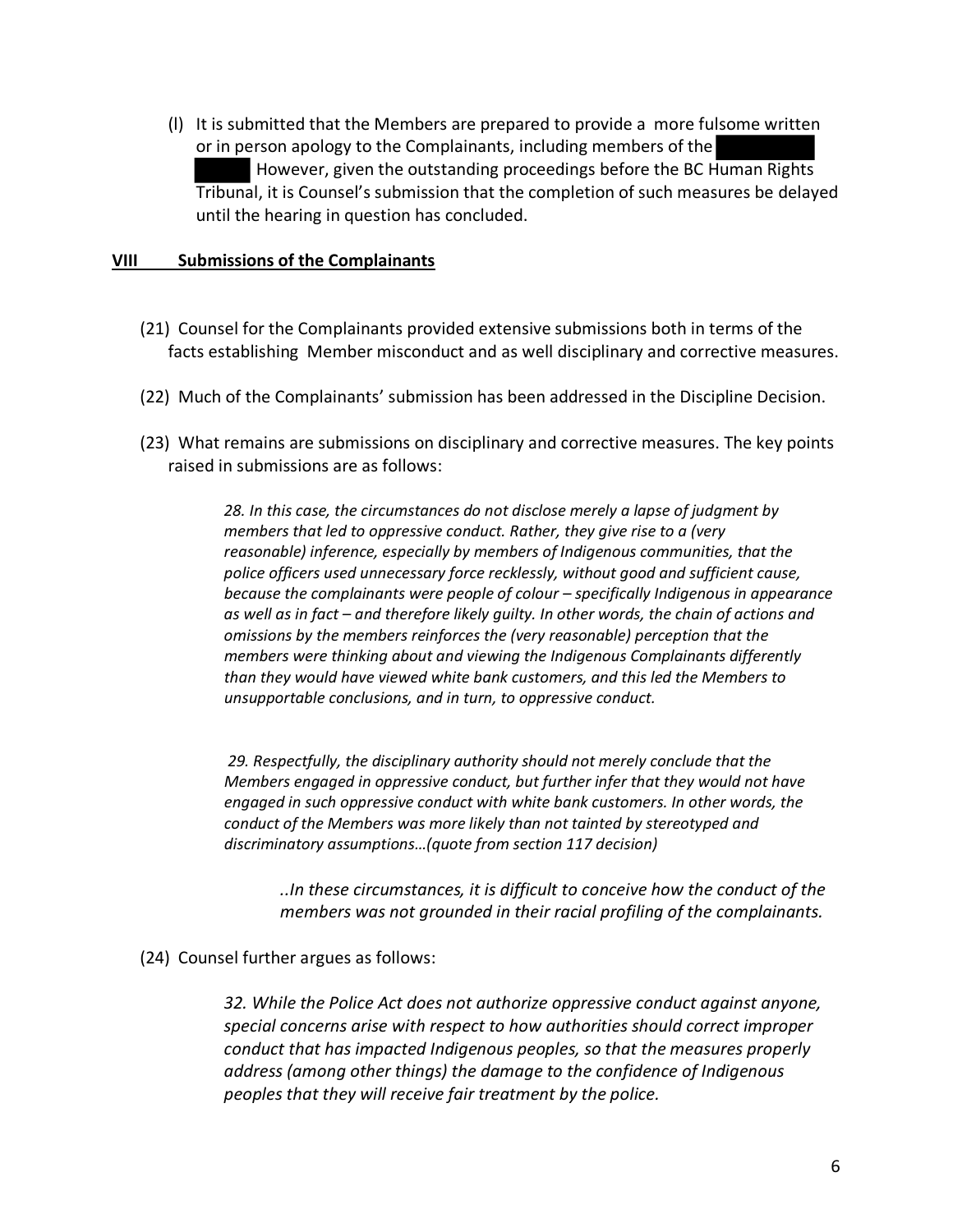*On an individual level, and as observed in the Notice,* 

*"[93] … it appears evident that the arrests, and the manner in which they took place, had a profound negative effect on both Complainants which appears to further bolster the evidence of serious blameworthy conduct."* 

*Furthermore, the conduct has impacted the dignity of Indigenous peoples in Vancouver generally and the Complainants' community specifically, by reinforcing the idea that Indigenous people do not receive, and are not entitled to, the same levels of courtesy, prudence, or presumed innocence that the police will accord to other (non-Indigenous) citizens.* 

*33. The Human Rights Tribunal has recently highlighted, in Campbell, the need for police to be equipped to understand the "unique needs and circumstances" of Indigenous individuals when policing: Campbell, cited above, at para 141. As that tribunal noted,* 

*"[113] …many Indigenous people have cause to fear any state intervention involving their children. For over 100 years, Indigenous people had their children forcibly removed, 9 often by a police officer, and taken to residential schools where they suffered physical, sexual, and emotional abuse. […] Indigenous parents have good reason to be fearful when they perceive their children at risk of harm at the hands of the state." In this case, Mr. has highlighted how this experience brought back memories of the forcible removal of children to residential schools.*

*34. The laws of British Columbia, and thus the setting of disciplinary and corrective measures pursuant to statute, must be consistent with UNDRIP, as required by section 3 of the Declaration Act. UNDRIP affirms, in its preamble, that Indigenous peoples "have suffered from historic injustices," and goes on to set out the specific rights of Indigenous peoples against discrimination. Article 2 provides that, Indigenous peoples and individuals are free and equal to all other peoples and individuals and have the right to be free from any kind of discrimination, in the exercise of their rights, in particular that based on their indigenous origin or identity. (emphasis added) Article 15(2) provides that, States shall take effective measures, in consultation and cooperation with the indigenous peoples concerned, to combat prejudice and eliminate discrimination and to promote tolerance, understanding and good relations among indigenous peoples and all other segments of society. (emphasis added) Article 22(2) provides, in relation to Indigenous women and children, States shall take measures, in conjunction with indigenous peoples, to ensure that indigenous women and children enjoy the full protection and guarantees against all forms of violence and discrimination. (emphasis added) Under Article 44, UNDRIP rights*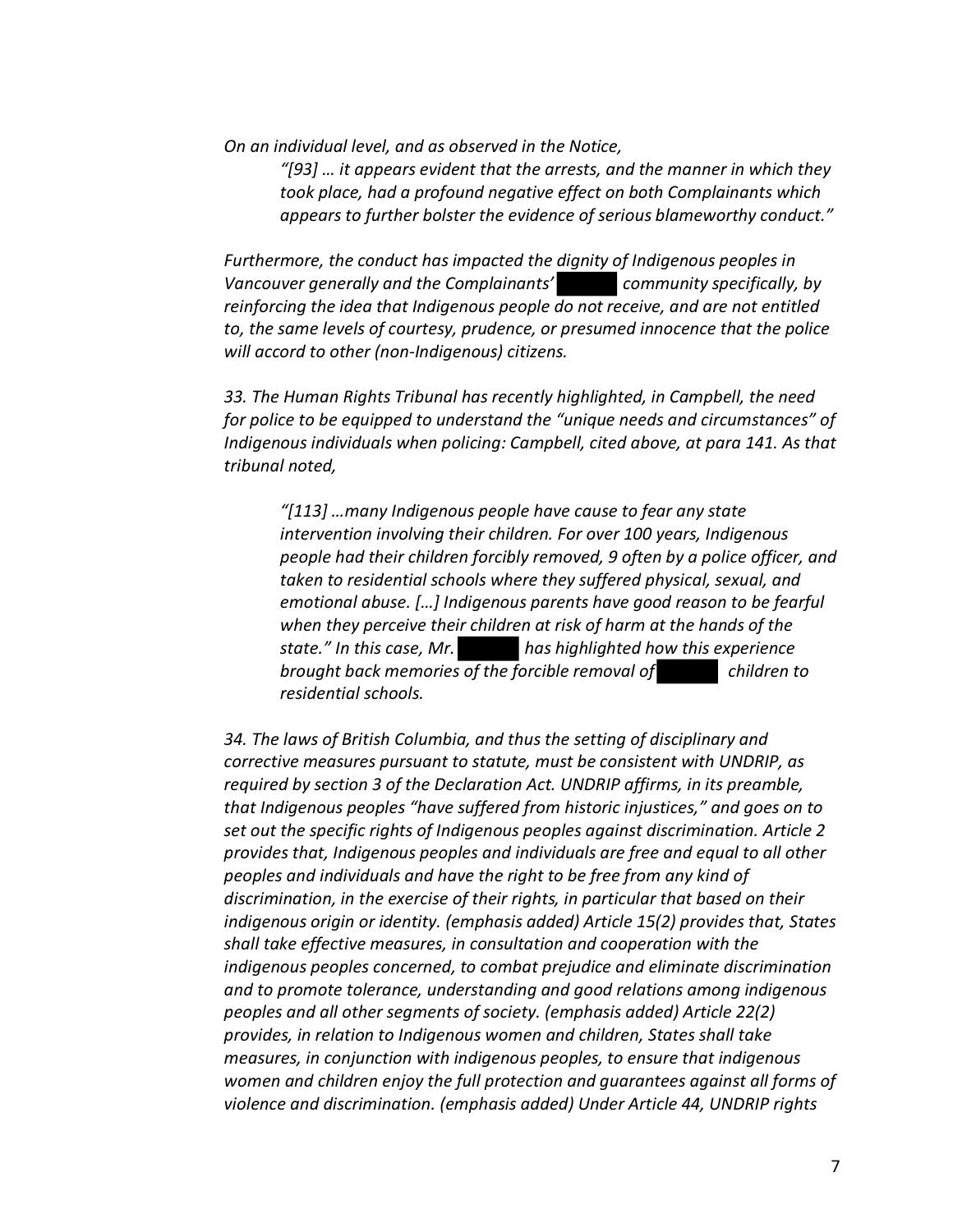*are "minimum standards for the survival, dignity and well-being of the indigenous peoples…." And, as recognized by section 4(a) of the federal version of DRIPA (the United Nations Declaration on the Rights of Indigenous Peoples Act, S.C. 2021, c. 14 ("UNDRIPA")), UNDRIP is "a universal human rights instrument with application in Canadian law…."*

(25) Counsel for the Complainants further submits general support for the range of disciplinary and corrective sanctions highlighted in the Section 117 Decision:

> (a) a suspension from service without pay for both Members for a duration to be determined on consideration of section 126(2) Police Act factors (Section  $126(1)(c)$ ;

(b) requiring the Members to engage in and complete training, or retraining, in de-escalation techniques, indigenous cultural awareness and risk assessment skills (Section 126(1)(f)); and

(c) requiring the Members to provide the Complainants with a written apology in a form satisfactory to myself as Adjudicator (Section 126(1)(h).)

(26) Counsel notes that:

*"The Complainants wish to ensure that and proposed training (or retraining) on Indigenous cultural awareness be sufficient to address root causes of behaviour.*

*37. The Complainants seek, first, substantial educational training that may include one or more longer-term programs, such as • cultural perspectives training by the Indigenous Perspectives Society – a four week course which combines live and self-guided learning, and that focuses on increasing cultural competence and covers such topics as the legacy of colonization, intergenerational trauma, and key concepts of colonization, • privilege and stereotyping training (https://ipsociety.ca/training/culturalperspectives/culturalperspectives-training/).* 

*38. Second, the Members should also be required to engage with the Indigenous community directly, with the Complainants and with representatives of For example, may provide an education session that will educate the members on the history of government conduct towards Indigenous peoples, and specifically (including police-Indigenous relations and residential schools), the impacts of the misconduct on the complainants, and cultural competency guidance for policing work. That may also include the members participating in a gathering to address healing and the impacts of the specific conduct on the complainants and the community.*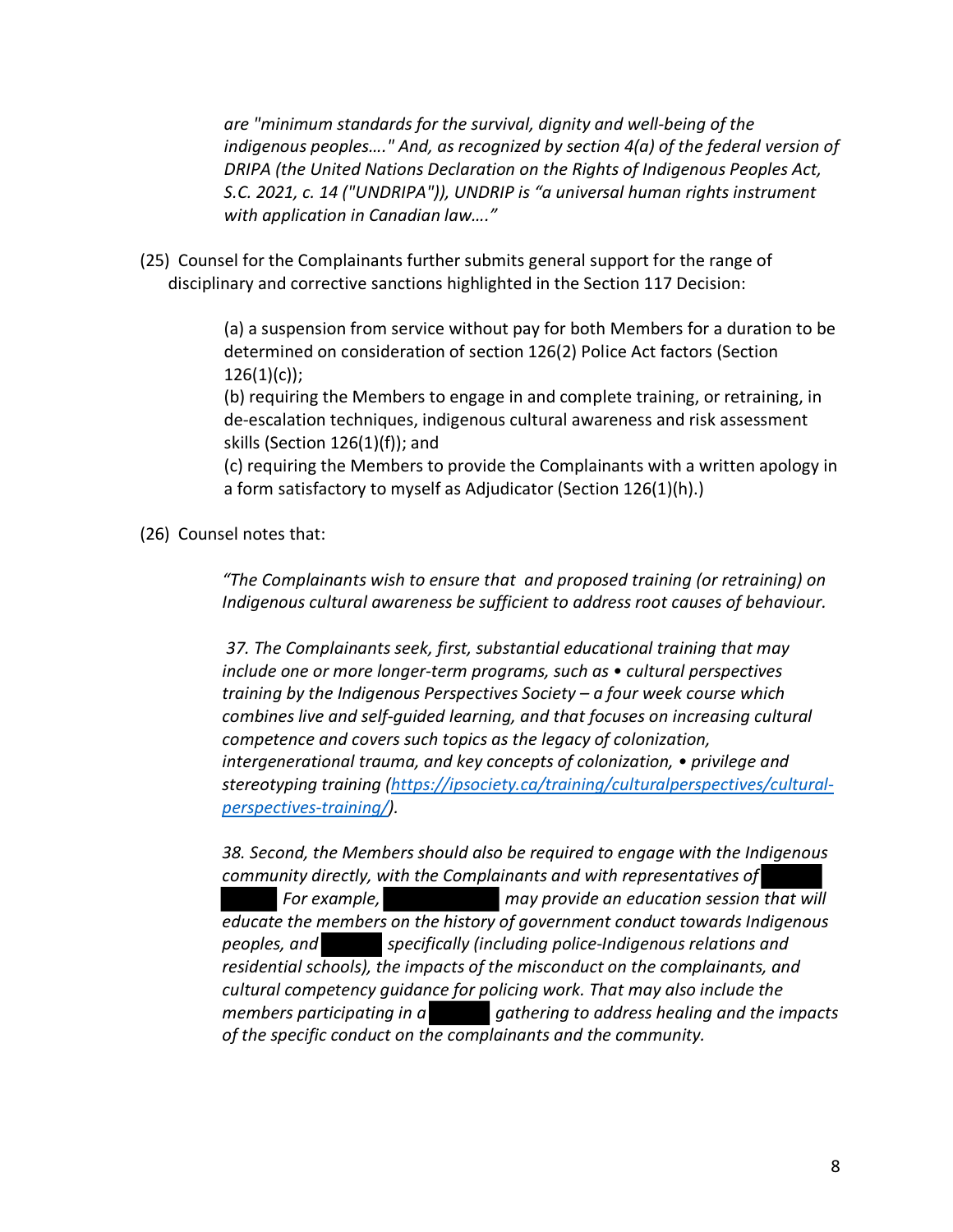*39. A key feature of what the Complainants propose, in terms of educational training, is training that is face-to-face, interactive training, and not merely selfguided training. 40. The Complainants thank the tribunal for considering these submissions. The behaviour of the Members has impacted not only the Complainants, but every member of Nation"*

# **VI Aggravating and Mitigating Circumstances**

(27) I will now turn an analysis of the relevant factors set out in s. 126 of the *Police Act*.

# (i) Seriousness of the Misconduct s.  $126(2)(a)$

- (28) Without doubt, the misconduct of the Members is serious. The precipitous actions of the Members in arresting and handcuffing the Complainants, two vulnerable persons of indigenous heritage, was undertaken in circumstances evidencing no meaningful exercise of judgment.
- (29) The arrest and handcuffing of Complainant B, a twelve year old child, was inexcusable. No effort was made to consider the apparent age of this child, nor the effect a public, swift arrest and handcuffing would have on that person.
- (30) Seriousness is accentuated when the Indigenous heritage of Complainant B is considered. As Counsel for the Complainants has noted, and as the Supreme Court of Canada has observed, far too many young indigenous people have had profoundly negative experiences in their interactions with the Justice System and police.
- (31) Neither Member gave any consideration to the indigenous status of either complainant prior to their arrest, nor to the unique cultural safety needs and circumstances of such persons.
- (32) As a result, the fact that a precipitous arrest might have triggered disturbing residential school memories for Complainant A, and further confirmed concerns over police actions involving indigenous peoples was not considered by either Member.
- (33) As noted in the Discipline Decision, as a result of the Members' actions, two vulnerable persons of indigenous heritage were exposed to unnecessary trauma and fear, and left with a serious perception of unfairness in their treatment at the hands of police.
- (34) I cannot agree with the submission of Counsel for the Members that the seriousness in this case "*does not sit high on the spectrum of seriousness*". I acknowledge that the force used by the Members was not excessive. However, the precipitous actions of the Members directed to two vulnerable indigenous persons has had profound negative effects on them both. Those consequences are serious indeed.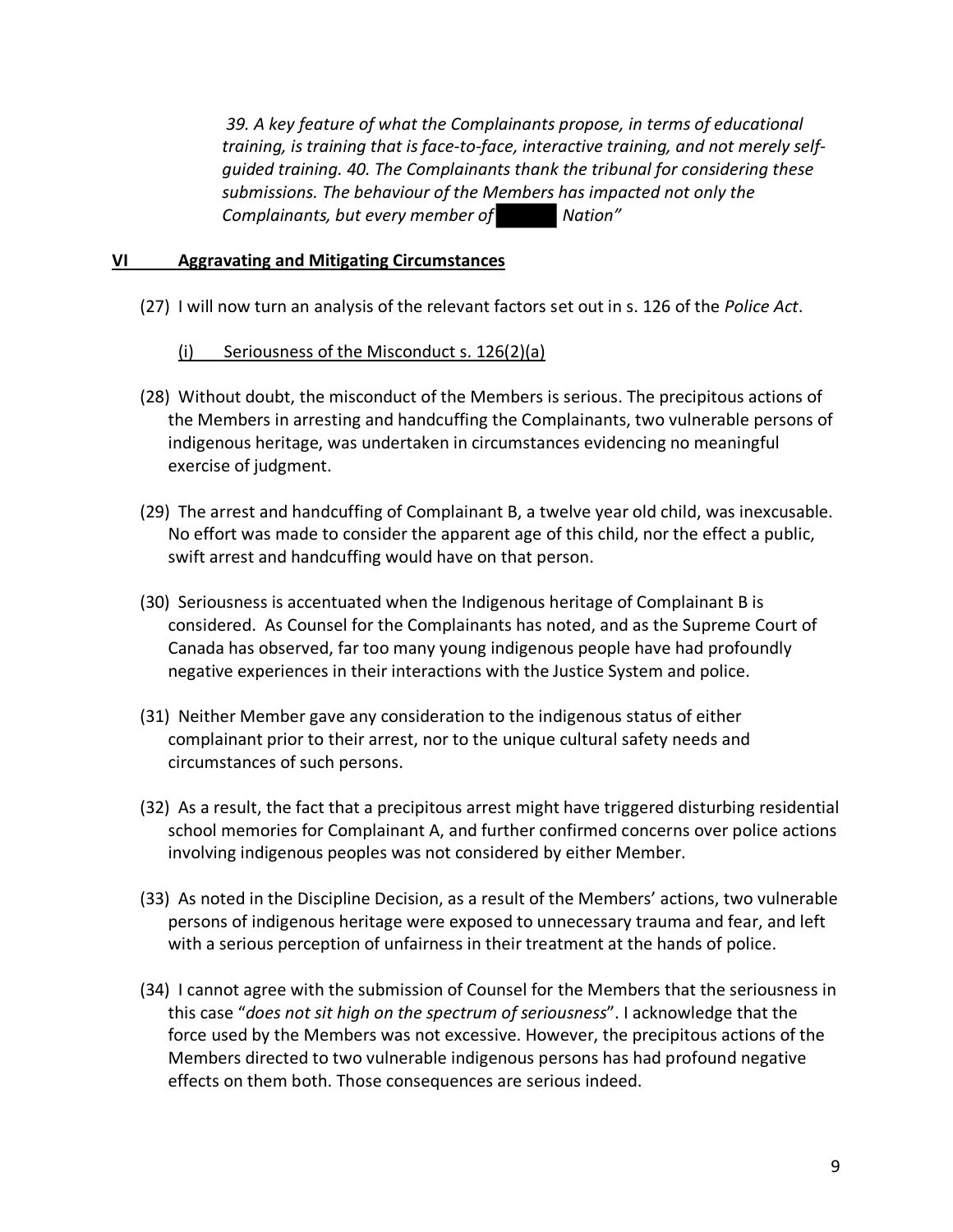(35) I find, therefore, that the seriousness of the Members' misconduct is an important aggravating factor.

# (ii) Record of Employment s. 126(2)(b)

- (36) The information made available to these proceedings concerning the Members' records of employment confirms that :
	- (a) Cst. has been a VPD Member since 2016, His record of employment contains positive reviews of his performance as police officer, including a recognition that the Member "*has displayed sensitivity to the needs of different cultures and persons with special needs*".
	- (b) Cst. has also been a VPD officer since 2016 with similar positive performance reviews. Cst. received an Inspector's Citation recognizing his exceptional efforts to rescue a person who had attempted suicide. As with Cst. Cst. was acknowledged *" to respond with sensitivity to the needs of different cultures and persons with special needs*".
- (37) Counsel for the Members submits that at the time of the incident involving the Complainants, there were no substantiated allegations of misconduct on either Members' Service Record of Discipline.
- (38) The positive performance reviews of each Member and the absence of any prior record of discipline relating to the Members is an important mitigating factor.
- (iii) Impact of Proposed Measures on Members, their Families and Career s(s. 126(2)(c)
	- (39) Counsel for the Members submits that combined effect of the publicity associated with the Complaint and the disciplinary process itself have both had significant negative impacts on the Members and their families.
	- (40) As well, the Members note the fact that a BC Human Rights Tribunal proceeding relating to the Complainants and involving the Members is scheduled to commence in November of this year.
	- (41) Although not directly related to the proposed sanctions referenced in the Section 117 Decision, in all of the circumstances, I find that the impact of the above noted matters are properly raised as a relevant factor in this proceeding.
	- (42) I am less satisfied that the possible sanctions referenced in the Section 117 Decision would have a significant negative impact on the Members or their families.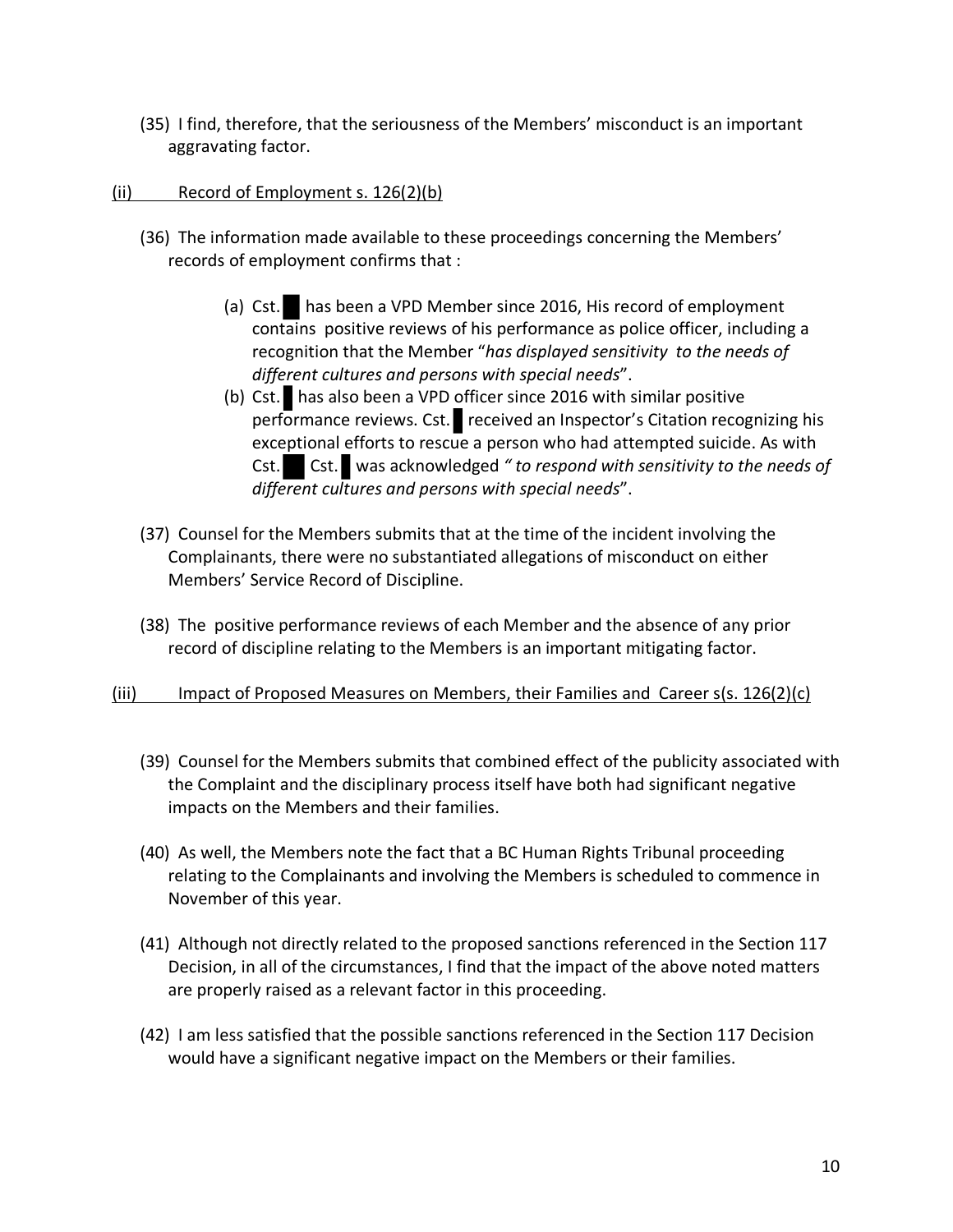(iv) The Likelihood of Future Misconduct by the Members (s.126(2)(d) & Whether the Members Accept Responsibility for the Misconduct and are willing to take steps to prevent its recurrence (s. 126(2)(e)

- (43) As noted above, Counsel for the Members submits that as the Members have no prior substantiated misconduct, and have expressed regret for the incident giving rise to the Complaint, the likelihood of future misconduct is low.
- (44) As well, while the Members "*acknowledge and appreciate*" the Discipline Decision, they have not accepted the findings, particularly in relation to whether or not reasonable and probable grounds had been established prior to the arrest of the Complainants.
- (45) The lack of a prior record of disciplinary sanctions for both Members and positive performance reviews are strong indicators of a low risk of further similar misconduct.
- (46) However, the Members failure to accept the Discipline Decision findings on the core issue of the existence of reasonable and probable grounds raises a serious concern.
- (47) The concern is that although the Members may genuinely regret how their actions impacted the Complainants, and may be prepared to apologize for their conduct, if there is still uncertainty in the Members' minds as to why their actions were improper, the prospect for future similar misconduct remains.
- (48) While there is, of course, no law requiring the Members to accept the Discipline Decision findings, a failure to do so puts at risk the effectiveness of any ordered retraining or education. It raises the real concern that the Members may not have a genuine understanding as to the basis of their misconduct.
- (49) As such, considering both of the factors under section 126 (d) and (e), I must conclude that there is real risk of further misconduct until the Members come to terms with the details of the Discipline Decision, complete appropriate re-training and adopt such training into their normal policing activities.
- (50) Such a risk is an important aggravating factor in the consideration of appropriate sanctions for both Members.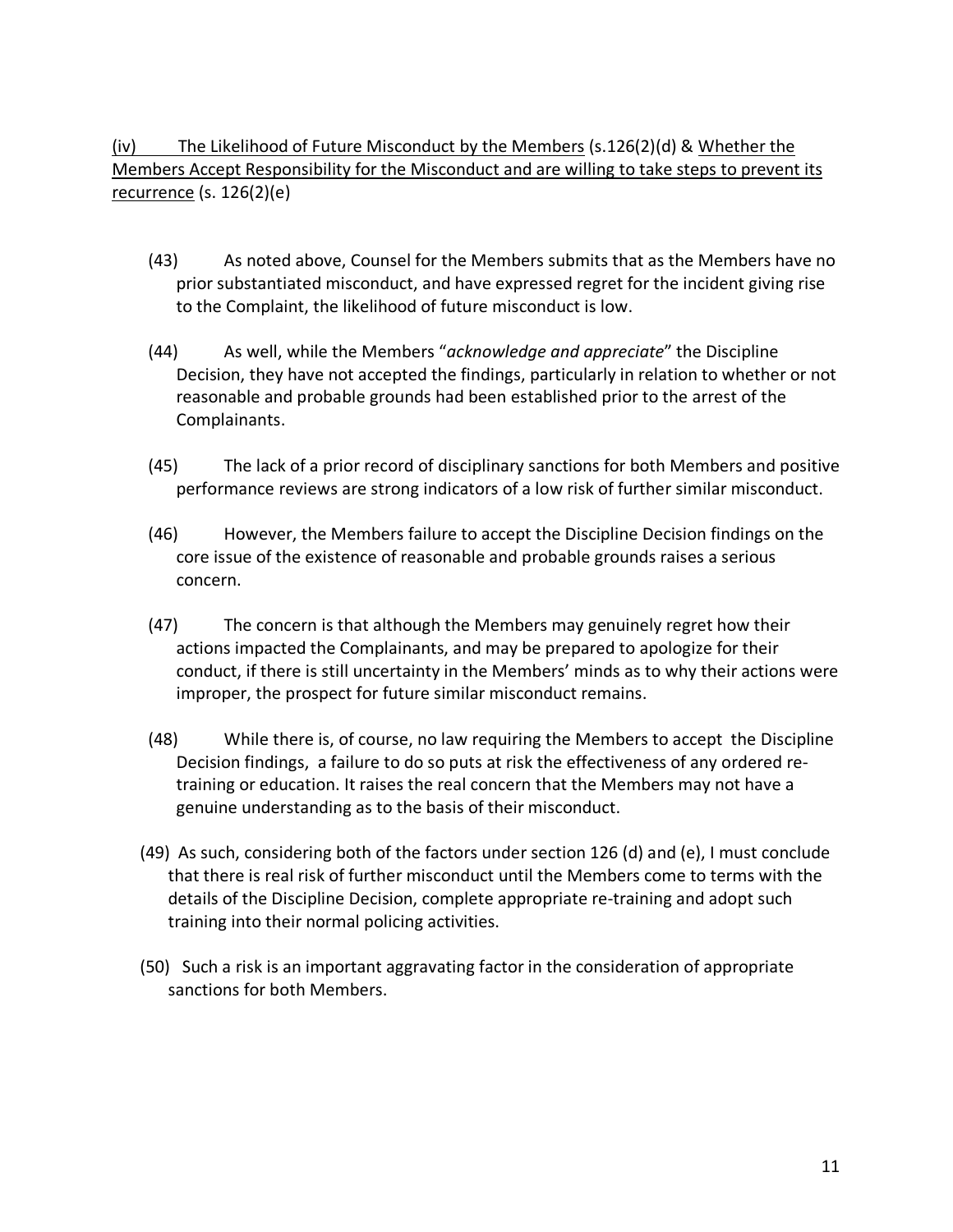(v) The Degree to which the Municipal Police Department's Policies, Standing Orders or Internal Procedures, or the actions of the Member's Supervisor contributed to the Misconduct (s. 126(2)(f)

- (51) I have not found that the Members' misconduct was influenced by any relevant VPD policies, standing orders, internal procedures or actions of the Members' Supervisor.
- (52) I note that the VPD handcuffing policy in effect at the time of the Complaint was written, but limited in content and directions to VPD members.
- (53) As a result of submissions from Counsel for the Members, I am also aware that a draft revised interim policy was advanced by VPD subsequent to the Complaint.
- (54) That revised policy addressed, in part, more detailed handcuffing considerations for VPD members, including factors relevant to the possible handcuffing of apparent young persons. It also detailed requirements for increased awareness of circumstances that might raise indigenous cultural safety issues.
- (55) I am also aware that although not finalized, the Heilstuck First Nation has taken issue with a number of issues in the development of the draft policy.

# (vii) The Range of Disciplinary or Corrective Measures Taken in Similar Circumstances s. 126(2)(g)

- (56) A review of the range of disciplinary or corrective measures taken in similar circumstances is important to ensure that some degree of parity is applied to members dealing with misconduct sanctions in similar circumstances.
- (57) Counsel for the Members has submitted several case summaries highlighting a range of sanctions from reprimands to a two day suspension without pay.
- (58) None of the case summaries appear to rest on the same factual foundation as that relating to the Members' misconduct. As such, although of some relevance, the applicability to the current circumstances is limited.

# (viii) Other Aggravating or Mitigating Factors

(59) I am satisfied that all other aggravating and mitigating circumstances have been considered in my review of the other factors.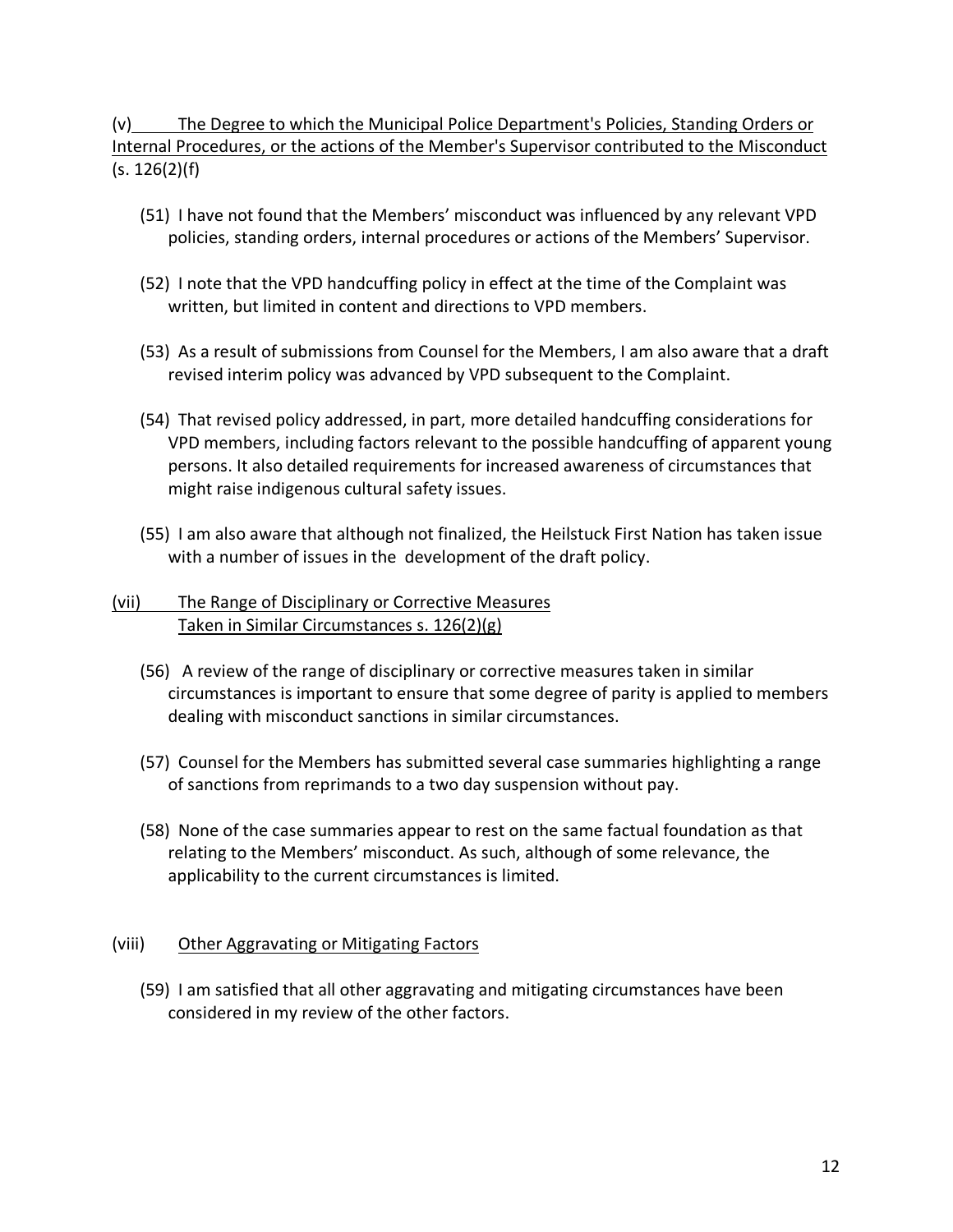# **IX Analysis**

- (60) As noted above, section 126(3) of the *Police Act* provides that if I consider that one or more disciplinary or corrective measures are necessary, I should prioritize an approach that seeks to correct and educate the Members, unless it is unworkable or would bring the administration of police discipline into disrepute. And, of course, the circumstances of each Member must be separately evaluated and determined.
- (61) Having considered all of the foregoing, including the aggravating and mitigating factors noted above, I am satisfied that the focus of this decision must be to correct or educate the Members.
- (62) I am also satisfied that such an approach would not bring the administration of police discipline into disrepute. It would not do so because such an approach can provide the appropriate denunciation of the Members' actions, while also educating them on critical issues affecting indigenous persons.
- (63) The hope, of course, is that appropriate measures will lead to improved policing on the part of the Members, and improved relations between the Members, the Complainants and members of their extended community.

# **X Conclusion and Orders**

- (64) Both Members acted without lawful authority or due consideration of the circumstances of the Complainants as persons with indigenous heritage, including a failure to consider their cultural safety needs. Such actions must be denounced and the Members sanctioned accordingly.
- (65) However, between the two Members, there are slightly differing degrees of accountability reflecting a need to impose differing sanctions.
- (66) Given the foregoing aggravating and mitigating circumstances I have determined, pursuant to section 126 of the *Police Act*, that the following orders will be made.
- (67) Cst. would have been suspended from service without pay for three days. However, given the mitigating actions taken by the Member since the initiation of the Complaint, I am satisfied that a two day suspension is the appropriate order. I am also satisfied that this sanction is appropriate given Cst. role as cover officer to Cst.
- (68) This suspension is appropriate because Cst. made no effort to exercise appropriate judgment in using his powers as a police officer, particularly in relation to the age of Complainant B and the indigenous cultural safety needs of both Complainants.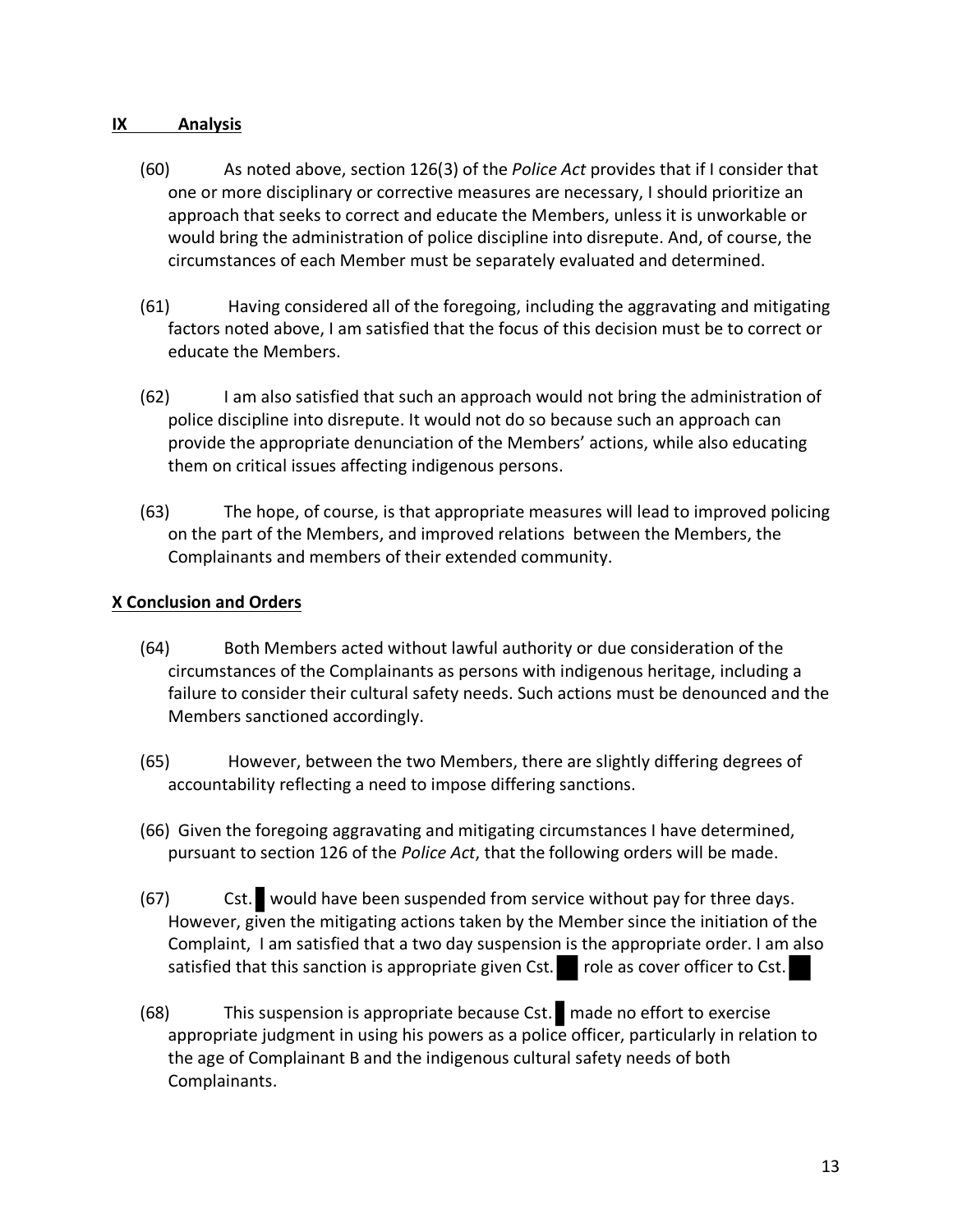- (69) Cst. would ordinarily have been suspended from service without pay for four days. However, once again, the mitigating actions of the member warrant a reduction in suspension to three days. This suspension is greater than that to be imposed on Cst. primarily because he:
	- (a) assumed the lead role in deciding to remove, arrest and handcuff the Complainants; and
	- (b) failed to take any meaningful steps to consider the actual age of Complainant B before arresting and handcuffing her.
- (70) In addition the suspensions ordered above, each Member will also be required to attend and successfully complete the following training or education programs before December 31, 2022:
	- (a) "Cultural Perspectives" training offered by the Indigenous Perspectives Society (commenced March 07, 2022 by the Members);
	- (b) Intensive immersive training (11-12 sessions) through the by Executive

# Direction, Mr.

.

(c) Training or retraining in de-escalation skills and risk assessment; and

- (d) Retraining on the power of arrest.
- (71) VPD Management will, of course, retain the authority to extend the December 31, 2022 deadline, with notice to the Commissioner, in the event the scheduling of the specified training cannot take place within the limits ordered.
- (72) Judgment is the key issue lacking in the Members' performance as police officers. Such judgment will be informed by further training. However, such training will only be useful to the Members if practical guidance on the exercise of judgment in policing decisions is provided by a senior officer with significant hands on experience.
- (73) In order to address this issue and, as well, the issue of the Members' failure to accept the findings made with respect to their lack of reasonable and probable grounds, both Members will be required to work under the close and direct supervision of a senior VPD officer, or officers, for no less than 6 months. It is my recommendation that senior officers with extensive practical experience and awareness of indigenous cultural safety issues be assigned these responsibilities.
- (74) My hope is that the Members will learn from the practical experience of such officers, and greatly enhance their judgment and policing skills, particularly with respect to police interactions with indigenous persons.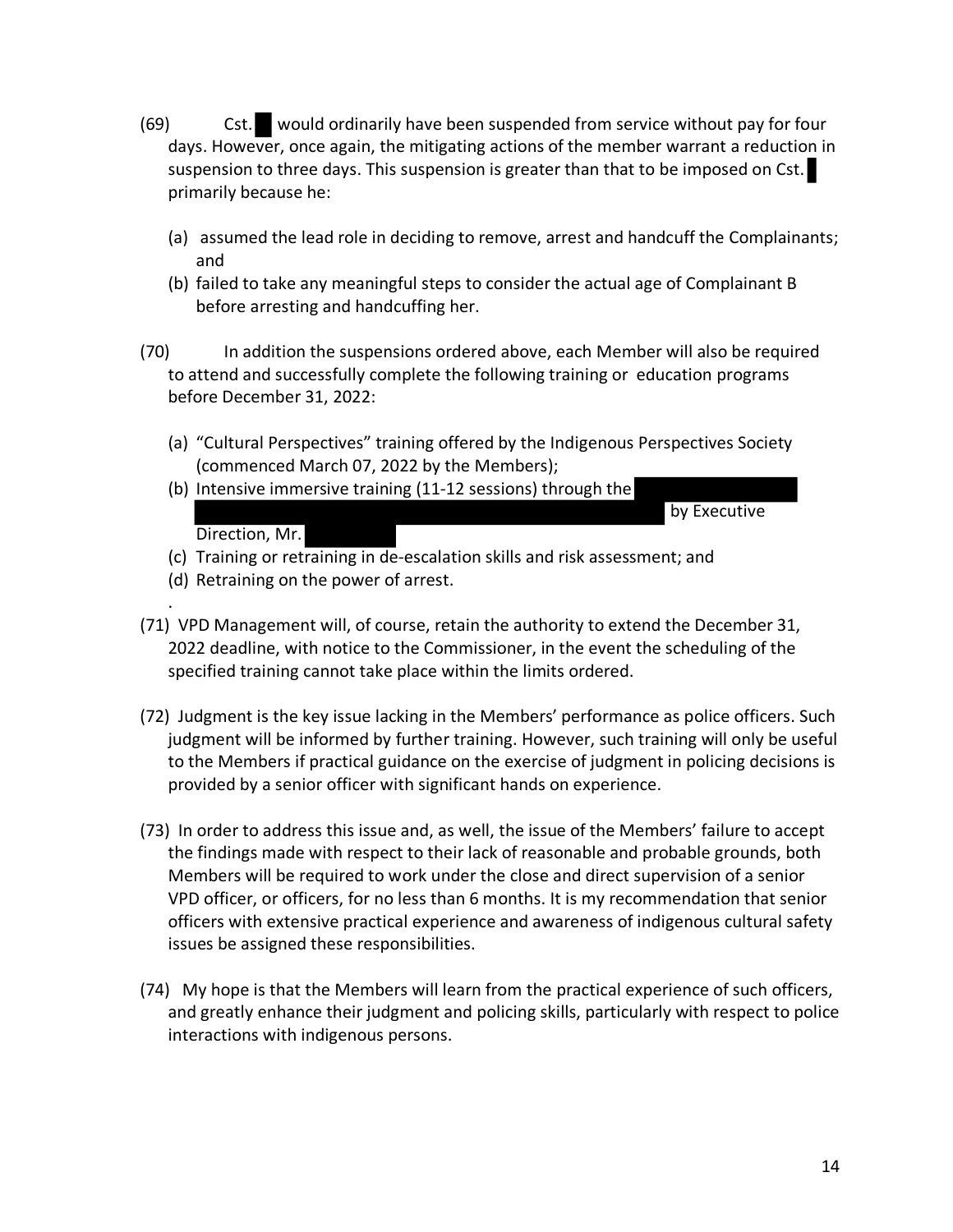- (75) Finally, there is the issue of an appropriate apology to the Complainants and their extended community. As noted in the Discipline Decision, I am satisfied that bridging the gap between the Members and the Complainants is a critical component in establishing confidence in policing interactions with indigenous persons.
- (76) As Counsel for the Complainants has correctly noted, the Province of BC has adopted the principles of the United Nations Declaration on the Rights of Indigenous Peoples. Although the specific implementation of these important international principles of fairness and equity will take some years to implement, the goal is clear: The unique needs and issues of indigenous persons must be considered in all decision making to address historic injustices and to promote equity, understanding and tolerance.
- (77) Counsel for the Members has acknowledged the importance of these principles on behalf of the Members. Both on scene and during the Discipline Proceeding process, the Members themselves have apologized for their actions and confirmed their regret for the impact that the arrests have had on the Complainants.
- (78) On their own initiative the Members have each commenced cultural training offered by the Indigenous Perspectives Society to bridge gaps in their understanding of indigenous issues and to improve their decision making as police officers.
- (79) All of these factors are important mitigating considerations. Since the release of the Complainants outside the BMO, both Members have made genuine efforts to better understand the concerns of the Complainants and to re-evaluate their actions as police officers.
- (80) The challenge, however, is that from the Complainants' perspectives, the underlying suspicions and concerns over policing standards relating to indigenous persons remains a serious concern.
- (81) I am satisfied that the Complainants' concerns may be addressed, in part, by considering the Discipline Decision, including the submissions of the Members, and the further material set out in this decision on sanctions. However, the written words themselves are not likely to be sufficient.
- (82) I believe it is important for the Members to hear from the Complainants themselves as to how the arrests and handcuffing that took place have impacted their wellbeing and confidence in the administration of justice.
- (83) It would also be very useful for the Members to have an opportunity to address the Complainants themselves to convey both their newfound understanding of the unique issues confronting indigenous persons, and the regret for the actions that took place.